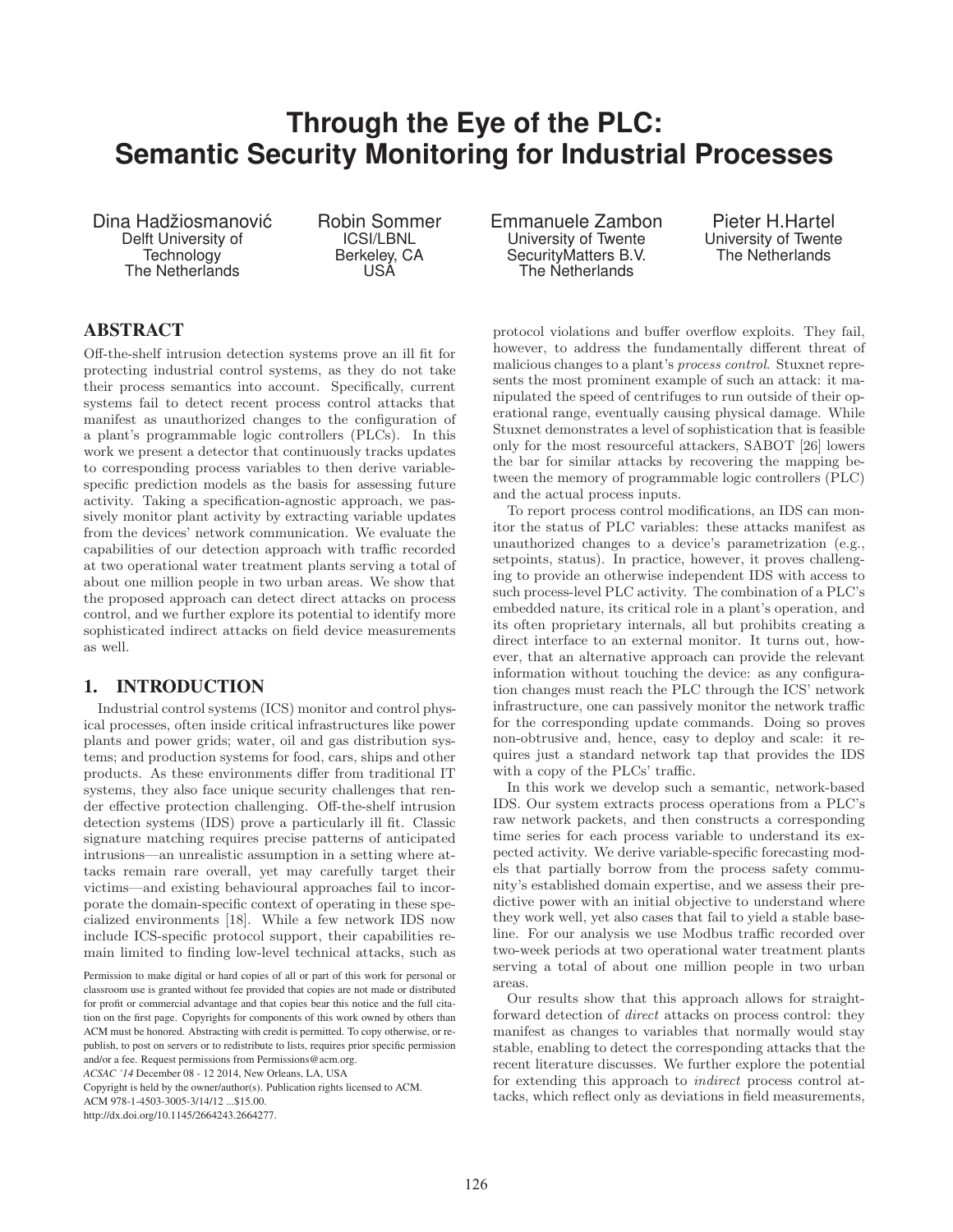either because of tampering with sensors or due to a direct control change through an unobservable channel. At first, we find that here the real world introduces artefacts that limit the power of our initial models. However, when we investigate a series of illuminating cases in more detail, we identify possible improvements that can significantly increase their prediction capabilities.

Overall, we consider this work as a step towards nonobtrusive, semantic security monitoring for ICS networks. To the best of our knowledge, no prior work has yet examined operational industrial processes to a similar level of detail from a network vantage point. We structure the remainder of this paper as follows. In §2 we discuss process control attacks in more detail. In §3 we present our monitoring approach, along with a testbed scenario  $(\S3.2)$ that we use for demonstrating the capabilities of the presented techniques. §4 summarizes our implementation, and §5 evaluates our approach. In §6 we present related work, and §7 provides concluding remarks.

# 2. DETECTING PROCESS ATTACKS

A typical ICS includes a number of common components, including a human-machine interface (HMI), supervisory infrastructure, field devices, and communication infrastructure. For our work we focus on programmable logic controllers (PLCs), which constitute embedded devices that run custom code to control the field devices (e.g., regulate the speed of a pump). For an attacker, the PLCs provide the most effective point to penetrate, as they control the target processes. To better understand the spectrum of possible network-based attacks on PLCs, we surveyed plausible scenarios carried out over the Modbus TCP protocol as a case study. In Table 1 we aggregate the attacks into three categories. Basic *Level 1* attacks operate at the IP or TCP level, such as manipulating packet sizes. *Level 2* attacks violate semantics of the Modbus protocol at the payloadlevel, such as breaking the protocol conventions or transmitting values outside the range of either the protocol specification or what the receiving side supports (e.g., invalid function codes). Finally, *Level 3* attacks represent activity that is legal at the protocol level, yet violates semantic constraints that a process imposes, including both semantically incorrect messages (e.g., conflicting commands) and operations that lead the site into an undesirable state (e.g., a command to open a pump when it must remain shut). We distinguish three subtypes of such *process* attacks: *(i)* reconnaissance (e.g., discovering process configuration), *(ii)* direct control (e.g., modifying process setpoints) and *(iii)* indirect control (e.g., tampering with exchanged variable values to trigger undesirable reaction). *Level 3* represents the most challenging target for detection, and three recent examples of (primarily) *direct control* attacks demonstrate the fundamental limitations of current systems to report them. First, Carcano et al. [10] present a proof-of concept malware that manipulates values be generating Modbus packets carrying syntactically correct commands, yet with inverted values. Second, SABOT [26] performs a semi-automated analysis of PLC code and high-level process descriptions to identify key variables for then crafting malicious attacks that divert a process; in contrast to the work of Carcano, this attack assumes a highly knowledgeable attacker. Finally, Stuxnet constitutes the most prominent real-life attack on process integrity. By attacking PLCs, it crossed a boundary

as the first publicly known malware that injected semantically meaningful commands into a highly specific plant environment. Stuxnet managed to divert a process by generating malicious yet technically valid control commands that changed the behaviour of centrifuges. Additionally, Stuxnet had an indirect component tampering with the flow of information presented to the operators, causing them to miss the attack's progress.

All three examples manifest as illegitimate write operations that update process settings to harmful values. However, monitoring PLCs for such changes externally proves challenging as hardly any site will allow an IDS to interface with the devices directly. In this work we pursue an indirect, passive way of tracking PLC activity by recreating process semantics from their network communication. In the following we show that doing so enables inferring process behaviour at a level sufficient to detect the three direct attacks we discuss above. We further demonstrate the potential of network-level semantic monitoring for finding indirect process control attacks as well. Our approach does generally not depend on the attacker's knowledge about the plant. For direct attacks we assume that the logic for issuing PLC updates remains uncompromised, whereas for indirect attacks we do not impose any constraints.

# 3. APPROACH

We now present our approach to detect attacks that aim to manipulate the process control, both direct and indirect. It proceeds in three main phases: *(i) extraction* distills current variable values out of network traffic; *(ii) characterization* divides the observed process variables into three categories that we examine separately; and *(iii) modelling and detection* derives behavioural models for each variable and reports when new observations deviate from what they predict. We discuss these phases individually in §3.3–3.5, after first introducing technical background in §3.1 as well as a small testbed setup in §3.2 that we use for illustration.

# 3.1 Background

Conceptually, we find two semantic groups of network communication between ICS components: *(i)* process awareness, and *(ii)* process control. *Awareness* propagates status information about the controlled process across devices (also referred as *annunciators* in [26]). In particular, the ICS supervisory infrastructure requests regular updates from the PLCs to report the current plant status to its operators. In addition to escalating critical updates for timely reaction, awareness also collects trending data for long-term process analysis. A typical update cycle spans a few seconds. PLCs also propagate awareness information across themselves to ensure that each device learns sufficient information about critical variables before entering the next process stage (e.g., PLC 1 might require information about the state of a field device connected to PLC 2 before starting a subsequent process stage). *Process control* is generally exercised in one of two ways: *(i)* by PLCs according to their embedded logic; and *(ii)* by operator commands that override PLC internal logic. In either case it is the PLC that carries out the action, and hence will reflect the process change as an update to its internal state.

PLC's process variables characterise the current operation state. Examples of typical variables include the setpoint (i.e., configuration setting) for a physical process, the cur-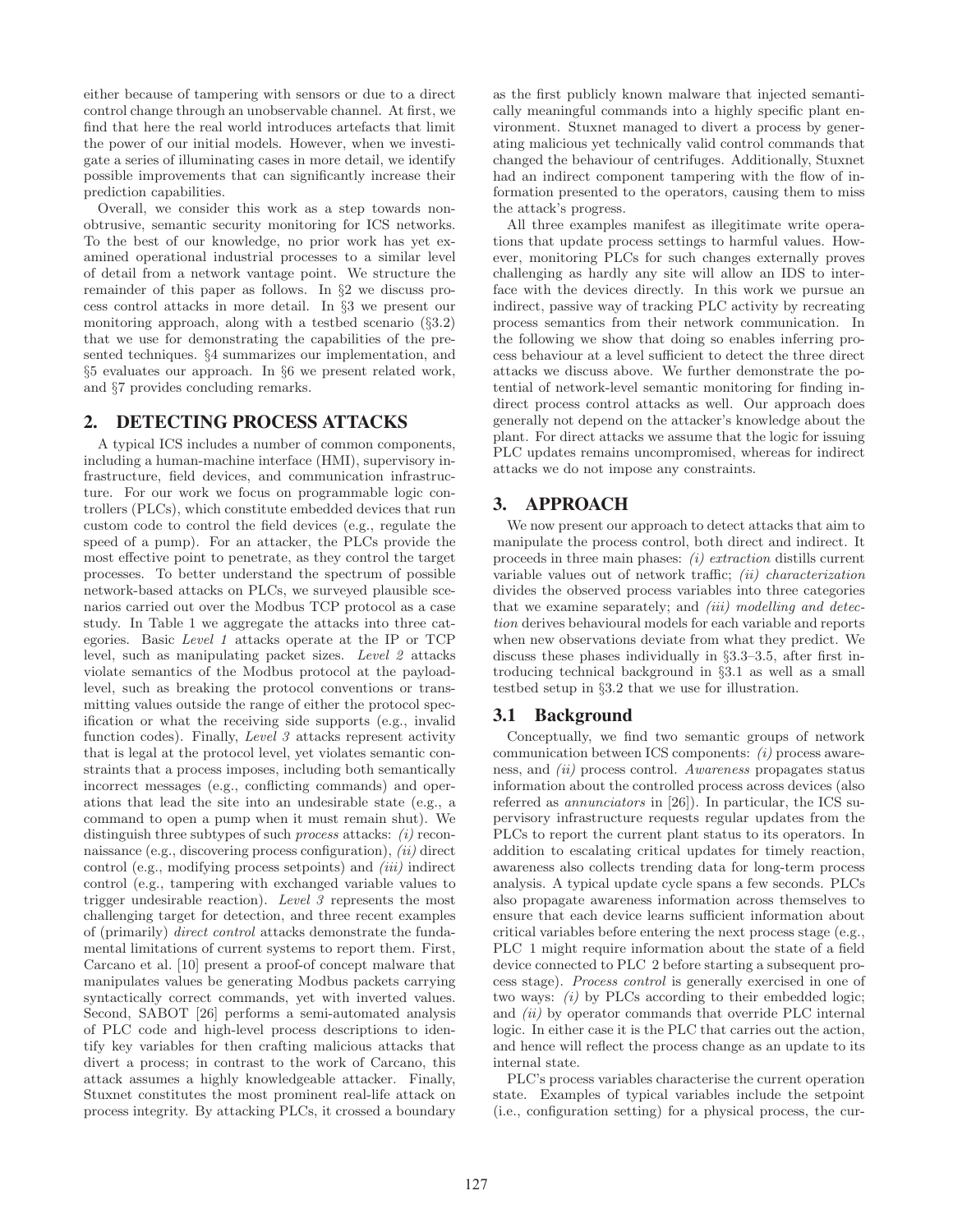| Level        | Impact              |                   | <b>Attack description</b>                                 | Example                                                                                                           |
|--------------|---------------------|-------------------|-----------------------------------------------------------|-------------------------------------------------------------------------------------------------------------------|
| 1            | Data integrity      |                   | Corrupt integrity by adding<br>data to the packet.        | Craft a packet that has a different length than<br>defined in parameters or in spec $[2]$ .                       |
|              |                     | Reconnaissance    | Analyse functionality a PLC<br>implements.                | Probe FC, listen for responses and exceptions [2].                                                                |
| $\mathbf{2}$ | <b>IT</b><br>System | Integrity         | Exploit lack of specification<br>compliance.              | Manipulate application parameters within spec (e.g., offset) or outside of spec (e.g., illegal FC) $[2, 9, 37]$ . |
|              |                     |                   | Perform unauthorized use of<br>an administrative command. | Use FC 8-0A to clear counters and diagnostics au-<br>$\mathrm{dit}$ [2].                                          |
|              |                     | Denial of service | Perform MITM to enforce<br>system delay.                  | Send exception codes 05, 06 or FC 8-04 to enforce<br>Listen mode $[2]$ .                                          |
|              |                     |                   | Perform unauthorized use<br>of administrative command.    | Use FC 8-01 to restart TCP communication $[2, 9]$ .                                                               |
|              |                     | Reconnaissance    | Analyse structure of<br>memory map.                       | Probe readable/writable points. Exceptions tell pro-<br>cess implementation details [2].                          |
| 3            | Process             | Direct control    | Perform change on process<br>variable.                    | Write inverted or $\min/\max$ values [10]. Modify key<br>setpoint variables $[14, 26]$ .                          |
|              |                     | Indirect control  | Tamper with process values.                               | Replay values [14].                                                                                               |

**Table 1: Summary of plausible attacks against PLC implementations: Modbus example**

*FC: Function code defining the type of functionality in Modbus. MITM: Man-in-the-middle attack.*

rent value of a valve sensor, and the current position in a cycle of program steps. Process variables serve as input to the PLC code. For example, a variable value representing a high pressure level might trigger the start of a draining stage. Likewise, the PLC carries out operator commands by writing into corresponding variables. For example, a command to open a valve would update a variable that the program code is regularly checking; once it notices the update, it outputs the corresponding analogue signal to the physical device.

Within the device, process variables map to PLC memory cells through the data model of the PLC. The data model determines the representation of the process data both inside the PLC's memory and on the network level, usually tying in directly with the communication protocol that a vendor opts to use. The actual mapping is determined by a PLC programmer and thus remains specific to each PLC instance. Examples of data models in different protocols include: Modbus using *memory maps* of 16-bit *registers* and 1-bit *coils*; Profinet defining *slots*, *subslots*, and *channels*; and MMS using *objects* to address process variables [21].

# 3.2 Testbed Scenario

In §5 we validate our approach using network traffic from water purification operational plants as our work-load. However, to illustrate capabilities in a controlled environment, we here set up a small testbed consisting of one PLC and one HMI workstation, using a simplified version of a demonstration kit from a corresponding ICS vendor.

The process under control comprises six plant components (see Figure 1): a tank, a heater, two valves, a level sensor, and a temperature sensor. The process consists of





**Figure 1: Process setup of the testbed environment**

three operations that repeat continuously: tank filling, water heating, and tank draining. The HMI collects nine variables for measurements (tank level and water temperature), control (e.g., valve status, tank level setpoint), and reporting (tank level alarm). Table 2 shows the relevant parts of the PLC's memory map.

As a safety constraint, we implement an alarming system that triggers when process variables reach undesirable values. To illustrate the detection, we use two attack scenarios: *(i)* changing the level setpoint to overflow the tank; and *(ii)* sending the PLC tampered measurement information to trigger process changes or mislead operator awareness. These attacks closely relate to the surveyed attacks from the literature: the first resembles *direct process attacks* (e.g., SABOT and Stuxnet-like attacks) while the second corresponds to *indirect process attacks* (e.g., measurement tampering by Stuxnet).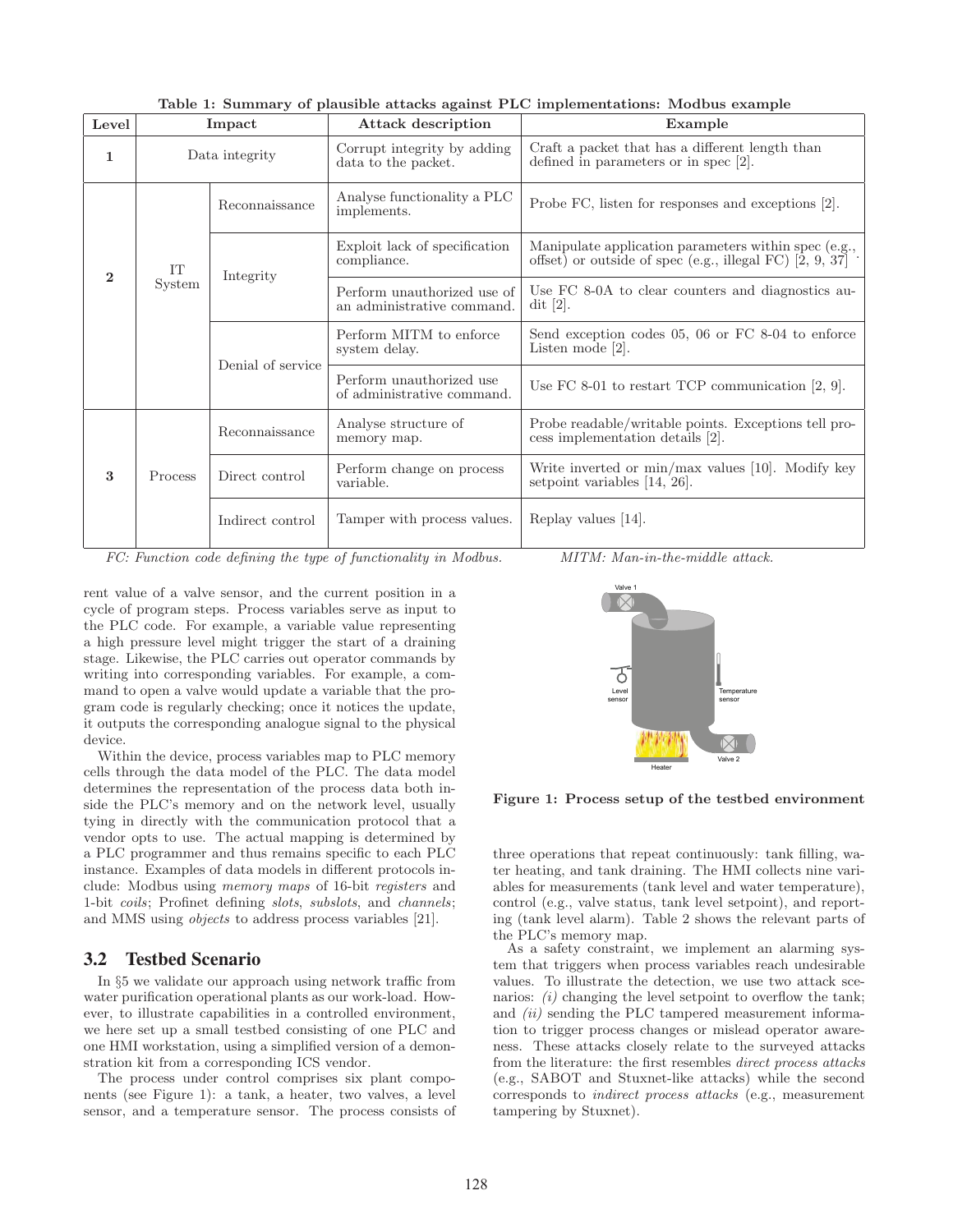|  | Table 2: Testbed PLC memory map |  |  |  |  |
|--|---------------------------------|--|--|--|--|
|--|---------------------------------|--|--|--|--|

| Reg.          | Name                     | Type     | <b>Desc</b>             |
|---------------|--------------------------|----------|-------------------------|
| <b>HR0010</b> | $\overline{\text{V1On}}$ | bool     | Status of valve 1       |
| <b>HR0011</b> | V2On                     | bool     | Status of valve 2       |
| HR0012        | HeaterOn                 | bool     | Status of the heater    |
| <b>HR0020</b> | TankLevelSP              | fixpoint | $SP$ tank level $(L)$   |
| HR0021        | TankLevel                | fixpoint | Level of the tank $(L)$ |
| HR0022        | TempSP                   | fixpoint | SP water temp.          |
| HR0023        | Temp                     | fixpoint | Water temp (celsius)    |
| <b>HR0030</b> | TankLevelAl              | enum     | Alarms tank level       |
| <b>HR0031</b> | TempAl                   | enum     | Alarms water temp.      |

*SP: setpoint*

## 3.3 Data Extraction

The data extraction phase is a preprocessing step that distills the values of process variables out of ICS network traffic. It consists of two subparts: *(i)* parsing the application-layer network protocol to extract the relevant commands, including all their parameters; and *(ii)* constructing *shadow memory maps* inside the analysis system that track the current state of all observed process variables, providing us with a mirror of the PLCs' internal memory.

For this work we focus on parsing Modbus, in which each command comes with a set of parameters as well as a data section. Basic parameters include function/sub-function codes that define the operation, an address reference specifying a memory location to operate on, and a word size giving the number of memory cells affected. The data section includes the actual values transmitted, i.e., the current value for a *read* operation and the intended update value for a *write*. We maintain shadow memory maps by interpreting each exchanged message according to its semantics, updating our current understanding of a PLC's variables accordingly.

The following (simplified) commands from our testbed setup (see §3.2) illustrate the extraction step.

```
Time 1: PLC 1, UID: 255, read variable 21, value: 10
Time 2: PLC 1, UID: 255, read variable 21, value: 14
Time 3: PLC 1, UID: 255, read variable 21, value: 18
```
After processing the messages, the shadow memory map will report 18 as the current value for variable 21. As we know from the testbed's configuration, that variable corresponds to the *tank level* and, hence, will reflect three distinct types of behaviour: an increasing trend during filling, a constant value during heating, and a decreasing trend during the draining phase. Indeed, our extraction step confirms this expectation: The following list represents a small excerpt from variable 21's values, as extracted from actual network traffic inside the testbed:

...490,492,494,496,498,500,500,500,500,500,500,  $...496,492,488,484,480,476,472,468,464,460,456, ...$ 

We have confirmed that these extracted values indeed match what the PLC stores internally over time.

#### 3.4 Data Characterisation

Next, we perform a *characterization* phase that separates PLC variables into different categories. Based on interviews with plant engineers, we identify four general groups: *(i) control*: variables for configuring plant operation (e.g., device setpoints, configuration matrix); *(ii) reporting*: variables for reporting alarms and events to operators through HMI or other PLCs (e.g., pump load is too high); *(iii) measurement*: variables reflecting readings from field devices

and sensors (e.g., current tank level, current water flow), *(iv) program state*: variables holding internal PLC state such as program counters, clocks, and timeouts. While the character of variables varies with their groups, we observe three cases that suggest specific models for predicting future behaviour: most variables either *(i)* change continuously, and gradually, over time; *(ii)* reflect attribute data that draws from a discrete set of possible values; or *(iii)* never change. The first is typical for sensor measurements; program state and reporting tend to use the second; and the third proves common for process settings (e.g., setpoints). Taking a specification-agnostic approach, there is no definite resource to directly tell what type of data a variable reflects—recall from §3.1 that memory maps are specific to each PLC instance. Thus, we apply heuristics to categorize process variables according to the behaviour we observe. In our testbed we can directly cross-check if the results indeed match the configuration.

More specifically, our heuristics leverage an observation corroborated by plant engineers—that reporting variables are typically encoded in bitmaps that, depending on the number of distinct reporting events, map to discrete set of values. We use this as criteria for differentiating between the three categories by counting the number of distinct values we see for each variable across a training set. If we observe only a single value, we consider the variable to represent a constant value. We consider a set of up to  $2^k$  distinct values, for a chosen k, as an attribute series. If we see more than  $2^k$ values for a variable, we assume it holds a continuous range.

In our testbed environment, we set the parameter  $k = 3$ . Running the characterisation with 2 hrs of its network traffic leads to classifying 4 of the 9 variables as constant, 3 as attributes, and 2 as a continuous—which aligns correctly with their actual semantics.

## 3.5 Data Modelling and Detection

Now that we can distinguish between constant, attribute and continuous time series, we proceed with building behavioural models.

**Modelling.** To model constant and attribute data, we derive a set of expected values (i.e., the enumeration set for attribute data; the one observed value for constant series). To model continuous data, we leverage two complementary techniques, *autoregression modelling* and *control limits*. Since we do not tailor our model to any specific process description, we choose to leverage techniques that are *(i)* relevant to the context (i.e., commonly used in safety monitoring) and *(ii)* do not pose strong assumptions on the monitored time-series. Autoregressive modelling represents a common technique to capture the behaviour of a correlated series, such as successive observations of an industrial process [38]. An autoregressive model of order *p* states that  $x_i$  is the linear function of the previous  $p$  values of the series plus a prediction error term [8]:

$$
x_i = \phi_0 + \phi_1 x_{i-1} + \phi_2 x_{i-2} + \dots + \phi_p x_{i-p} + \epsilon_i
$$

where  $\phi_1, ..., \phi_p$  are suitably determined coefficients and  $\epsilon_i$  is a normally distributed error term with zero mean and non zero variance  $\sigma^2$ . Using the autoregressive model, we can make one-step estimations for future values of the process variable underlying the time series. This way, the model can be used to detect stream deviations. However, as for any regression, a set of small changes can take the stream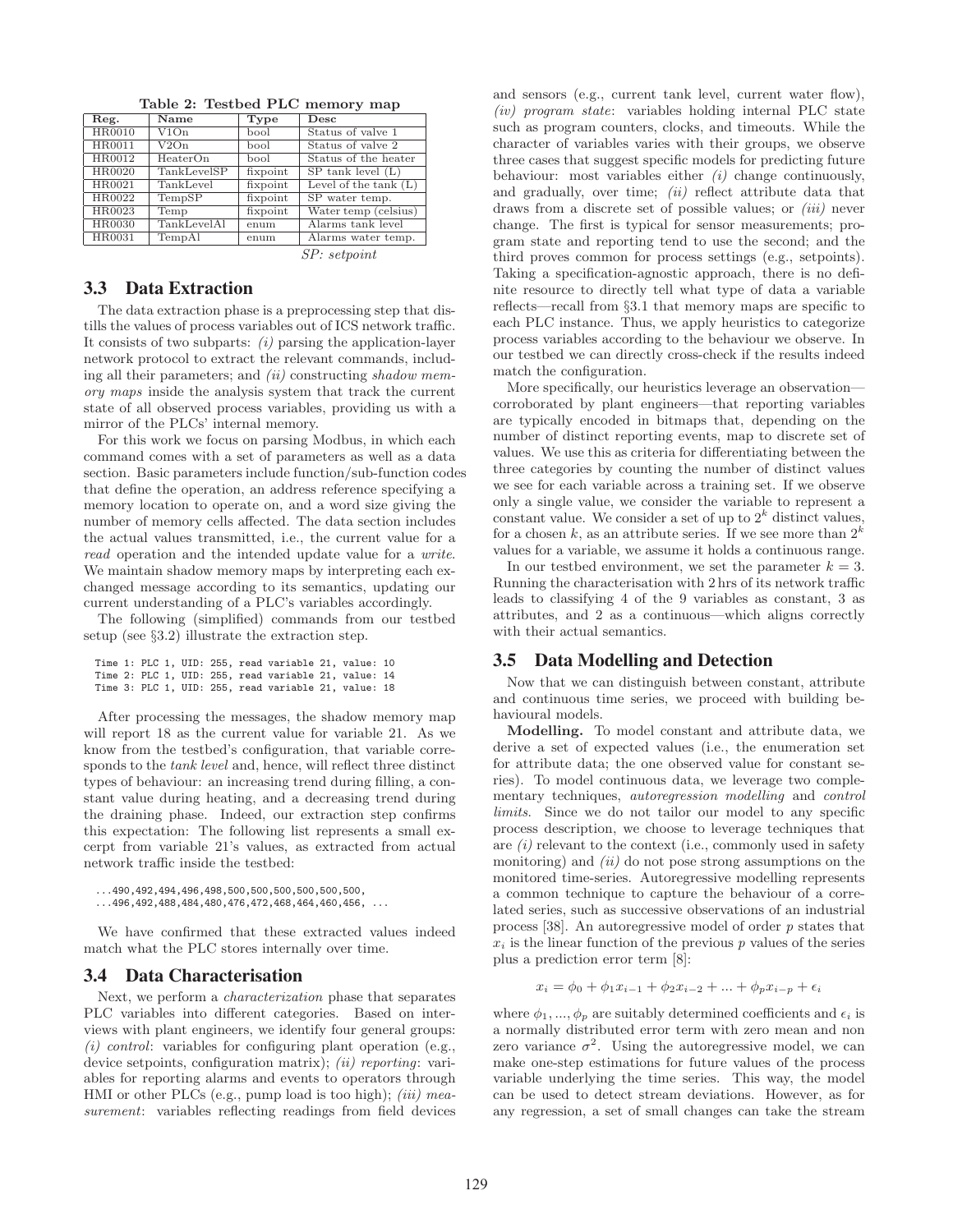outside of its operational limits without exhibiting regression deviations [38]. To address this, we apply a complementary strategy, namely Shewart control limits [38]. The control limits represent a pair of values  $\{L_{min}, L_{max}\}\$  that define the upper and lower operational limit of the process variable. Typically, the limits are calculated as values that are three standard deviations from the estimated mean.

While the presented techniques are generally deployed in time series analysis, including specifically in the safety domain, our application approach is *(i)* broader, applied indiscriminately on the full spectrum of exchanged messages (i.e., data series) and *(ii)* more generic, posing no assumption on the expected behaviour of the analysed data series. While necessarily exhibiting a lower accuracy than approaches would that tailor specifically to the semantics of individual variables, our modelling enables building a comprehensive network monitor for a wide range of processes.

**Detection.** For constant and attribute series we raise an alert if a value in a series reaches outside of the enumeration set. To detect deviations in continuous series, we raise an alert if the value *(i)* reaches outside of the control limits or *(ii)* produces a deviation in the prediction of the autoregressive model. More specifically, for estimating the deviation in the autoregressive model, we compare the residual variance (observed during training) with the prediction error variance (observed during testing). A prediction error variance that is significantly higher than the residual variance implies that the real stream has deviated from the estimated model, and thus we should raise an alert [19].

To illustrate the detection capabilities in a controlled environment, we test our approach on two semantic attacks crafted for the process operating in our testbed. The first attack effectively consists of a command that changes the tank level setpoint (HR0020 in Figure 2). As a result, the tank's filling phase (HR0021 in Figure 2) continues until the water level overflows the tank capacity. Results show that this attack is detected as *(i)* a deviation in the setpoint variable and *(ii)* a value reaching the maximal control limit Lmax. The second attack consists of a set of commands that tamper with the value for the temperature level (HR0023 in Figure 3). As a result, the tank's filling phase terminates early, the heating process begins but immediately stops, and then the draining process starts. As a consequence, both the heater and the boiler may get damaged. In this second scenario no alarm is generated by the PLC (since the observed levels never reach any undesirable value), yet our approach detects a deviation in the behaviour.

Our results demonstrate the expected capabilities (and limitations) of both approaches [38]. In particular, an autoregressive model is effective for detecting sudden changes (e.g., detection of the second attack) while control limits are generally a good strategy for maintaining the specific mean level of a process variable (thus, can detect the process drift in the first attack). In relation to the known attacks, the results demonstrate that our approach can in principle detect *direct* control modifications (our first attack closely resembles the corresponding semantic attacks in [10, 14, 26]). In the testbed we also show detecting indirect control attacks (the second attack manipulates measurements). However, as any operational ICS setting will pose more challenges than our small controlled environment, we analyse the feasibility of our approach with data from two real-world plants in §5.



**Figure 2: Illustration of the configuration change**



**Figure 3: Illustration of measurement tampering**

# 4. IMPLEMENTATION

We implemented a prototype of our approach using a combination of Bro [31] and custom C++ code. Bro performs the initial *data extraction* step. We developed a Modbus analyser for Bro that extracts the main protocol commands from network traffic and makes them available to scripts written in Bro's custom policy language. We leverage Bro's BinPAC [30] parser generator to automatically generate much of the Modbus-specific code from a corresponding grammar. The Bro project has integrated our Modbus analyser into Bro 2.2. We use a custom Bro script to record the parsed Modbus commands into an ASCII-based log file, which we then process with external  $C++$  code implementing the characterisation, modelling, and detection phases. After a preliminary analysis testing different values of k for the data characterisation phase, we choose  $k = 3$  for our tests with real environments as that value showed the least mismatches. For modelling continuous series, we build the autoregressive model and derive process control limits. We leverage an open source implementation of the autoregressive model.<sup>1</sup> To estimate autoregressive coefficients, we use Burg's method [19]. To estimate the order of the model, we use the common Akaike information criterion [34]. As control limits, we implement Shewart control limits following the description in [38]. For each continuous series we derive and estimate the behaviour with both the autoregressive and control limit models. Finally, for detecting deviations in continuous series via the autoregressive model, we use two variance hypothesis tests (commonly known as F-test). For both tests we set  $p = 0.05\%$  as their significance level.

<sup>1</sup>Available at https://github.com/RhysU/ar.git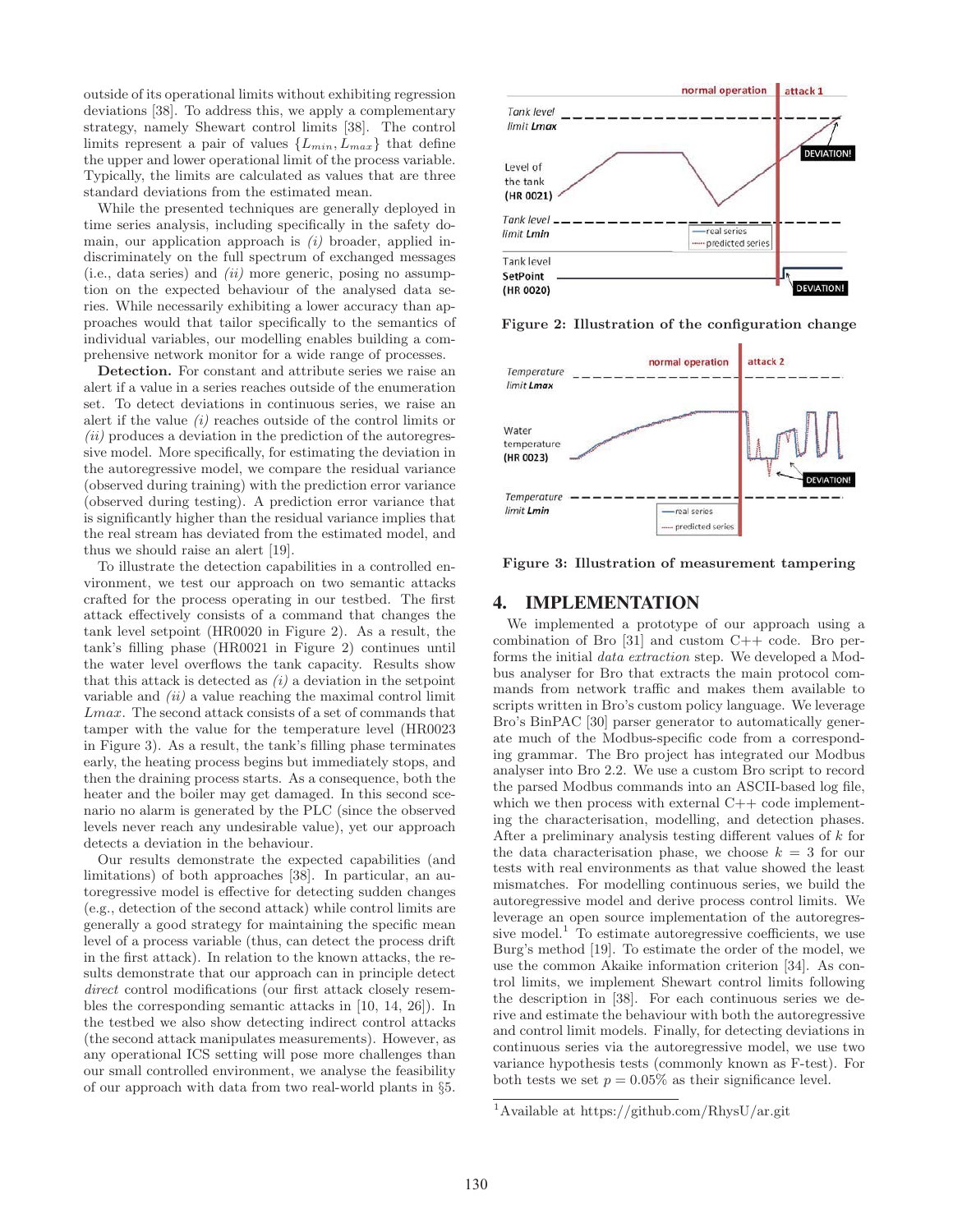# 5. EVALUATION

Our work represents an initial step towards modelling the semantics of process variables from a network vantage point. To the best of our knowledge, we offer the first study analysing, at this level, week-long network traces from operational plants, where each PLC operates with thousands of process variables. As such, we are primarily interested in understanding properties of the setting that impact semantic approaches to security monitoring, and less in specific true/false positives rates. With that perspective, we evaluate our memory map modelling with two overarching objectives: *(i)* understand the degree to which our approach can successfully predict typical process behaviour; and *(ii)* gain insight into the underlying activity that improves, or weakens, its accuracy. In particular, we do not aim to evaluate detection rates, due to the inherent difficulty of achieving meaningful results in a realistic setting. As process attacks remain both novel and rare, we cannot expect our traces to contain malicious activity (and as far as we know, they do not). Yet it also remains unrealistic to inject crafted attacks into the traces, as we would remain limited to trivial, *direct control* cases like those already demonstrated in §3.5—which our detector would find for the same reasons as discussed there. It is hard to see how one could possibly inject *indirect control* attacks into existing, static traces, as these would normally trigger a chain of effects that only a full simulation of the plant could reproduce.

In the following we first introduce our two real-world environments in §5.1. Then in §5.2 we present the results of the characterisation and modelling phases. We do not analyse in depth the data extraction here as it constitutes primarily a pre-processing step.

# 5.1 Environments and Data Sets

Our data comes from two real-life water treatment plants that serve a total of about one million people in two urban areas; they are part of a larger system of over 30 sites controlled by one company. The two plants are of comparable size, and they perform semantically similar tasks (e.g., water pumping, purification, ozone treatment). Nevertheless their setups look quite distinct. They deploy different numbers of PLCs (3 vs. 7), and chose different strategies to divide processes among them. The PLC memory maps differ both between the two environments, and also among PLCs of the same site. While both plants use equipment from the same vendor, they deploy different software versions.<sup>2</sup> We have access to one 3-day and one 14-day long packet trace from the two plants, respectively, both containing the complete network traffic captured from mirroring ports of switches that connect the PLCs and the ICS servers. The traces include 64GB and 101GB of network traffic, respectively, with bandwidths varying between 9 and 360 packets/sec during the recorded periods. We find two ICS protocols in use: Modbus (between PLCs and ICS servers) and a vendor proprietary protocol (between ICSs server and HMI). In addition, we see six further non-ICS protocols in use by servers and workstations: VNC, SSL, FTP, HTTP, SMB, and DCOM. The non-ICS protocols constitute an negligible fraction of the overall network trace. Of the 20 and 28 hosts active in the two traces, 7 and 11 exchange Modbus messages. While we see the vendor proprietary protocol in use among hosts that are part of the supervisory infrastructure, we observe only Modbus for all communication involving PLCs. We see three types of read/write Modbus messages in the traces (function codes 3, 16 and 23).

To present our results, we select 5 PLCs taken from both plants, namely: all 3 PLCs from the first plant, and 2 PLCs from the second plant. The second plant operates with 7 PLCs in total, of differing complexity: the number of process variables goes as low as 135 for three of them and as high as 3500 in one; each of the remaining four PLCs operates with approximately 2200 variables. We select two PLCs representing the most simple and the most complex setup, respectively. The plant operators also provided us with *project files* that describe each PLC's memory map layout, exported by PLC programming environments in the form of CSV files holding information on addressing, data type, and process role for each process variable defined by a PLC. These files closely resemble the information shown by the example in Table 2, as well as in [32]. We do not use the project files for modelling but, instead, leverage them for explaining observed deviations at a later stage.

## 5.2 Data Characterisation and Modelling

First we run the characterisation (described in §3.4) on 3 days of network traffic from the first plant's PLCs. We find that it classifies 95.5% of all variables as constant series, 1.4% of variables as attribute, and 3.1% as continuous series. Further analysis with different batch choices shows that these results remain consistent over time for any intervals longer than one day. Next, to evaluate our modelling approach, we first generally measure the quality of our models. In the second, more interesting step, we then dig deeper into the results and focus on understanding the underlying reasons and situations in which our approach *(i)* indeed models process activity correctly; and *(ii)* fails to capture the plant's behaviour, flagging benign deviations as alarms. Our objective here is to gain insight into the capabilities and limitations of our approach applied in real life environments, as well more generally into potential and challenges of modelling process activity at the semantic level.

Generally, we consider our approach to generate an "alert" on a process variable when, at any time during testing a batch of data, an observation deviates from the prediction i.e., when observing an unexpected value for constants and attributes, or a value outside the autoregressive/control limit models for a continuous time series. We perform 3-fold cross validation using the *rolling forecasting procedure* [20] on a set of 3-day batches of data extracted from the two plant's network traces. The first two batches of data come from the first plant, each representing a randomly chosen continuous range from the first and the second weeks, respectively. The third batch represents the complete trace from the second plant (recall that we only have 3 days of network traces available from that plant). At a technical level, a 3-day batch size gives us a reasonable volume of data suitable for processing repeatedly with our implementation. At an operational level, operators confirm to us that one day matches a typical PLC work cycle.

In Table 3 we summarize the results of the testing across different behaviour models.

<sup>2</sup>According to agreements with the two sites, we cannot name the equipment vendor.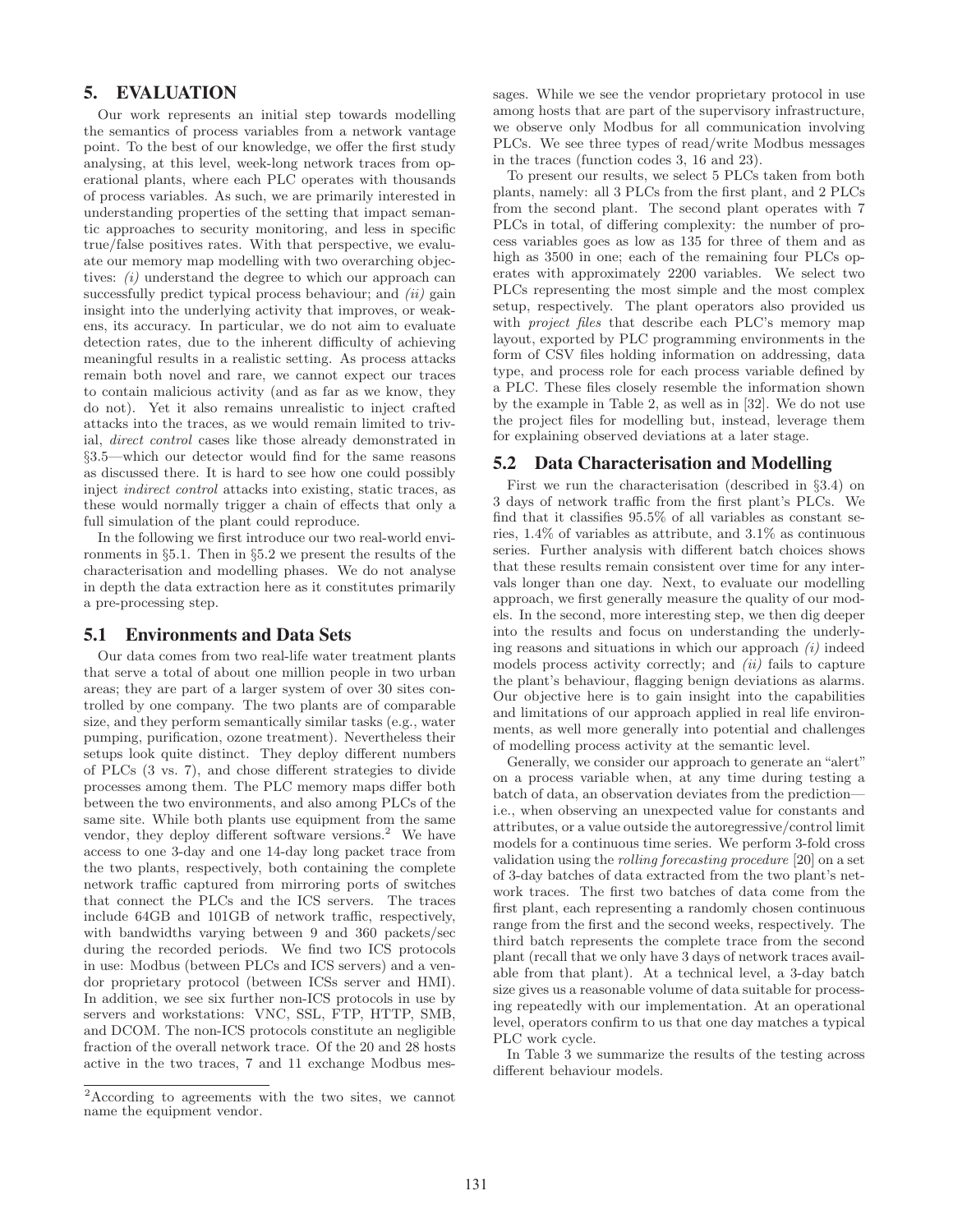|  |  |  | Table 3: Testing model capabilities |
|--|--|--|-------------------------------------|
|--|--|--|-------------------------------------|

|                   | Deviating variables across different<br>types of series (mean $\%$ / st.dev) |           |            |  |
|-------------------|------------------------------------------------------------------------------|-----------|------------|--|
|                   | Constant                                                                     | Attribute | Continuous |  |
| PLC 1a            | 0.5/0.29                                                                     | 19.05/0.2 | 57.49/5.78 |  |
| PLC 1b            | 0.31/0.04                                                                    | 19.80/1.4 | 44.64/5.41 |  |
| PLC1c             | 0.14/0.02                                                                    | 19.55/4.0 | 37.58/2.98 |  |
| PLC <sub>2a</sub> | 0.64/0.0                                                                     | 26.92/0.0 | 63.63/0.0  |  |
| PLC 2b            | 0.0/0.0                                                                      | 0.0/0.0   | 0.0/0.0    |  |

For each pair of category and PLC, we compute the percentage of alerts, showing mean and standard deviation over the batches. In the following, we discuss the three categories separately.

## *5.2.1 Constant Series*

Our results show that by far the most variables that we classify as constant indeed stay stable over time. This corroborates the general perception that ICS configurations do not change often. Examining the small number of deviating variables (0.0% to 0.6%) in this category, we observe two main causes: *(i)* configuration changes, and *(ii)* misclassifications of the variable type. The former confirms that our approach indeed detects *direct* control modifications. While in this case the changes prove legitimate, they remain sufficiently rare that an IDS can generally report them for human inspection (or whitelisting). Examining the reported situations in more detail, we see that 60 variables all trigger at the same time due to an update to a "configuration matrix", a large data structure that defines an operation mode in terms of a set of values controlling multiple devices simultaneously (as it turns out, it is a single packet from the HMI that performs a "multiple register write"). We confirm that this is the only example of such a large configuration change in the analysed trace.

The second cause for unexpected deviation represents shortcomings of our data classification phase. For example, during one of the folds in PLC2a we find that it misclassifies 9 out of 15 measurement variables representing aggregated flow information as constant due to a lack of activity during the training period. Similarly, in the same fold we find that 7 out of 18 device statuses (which represent attribute data) get misclassified as constants. In both cases the values remain constant for more than 20 hours, yet then change during the testing period. Interestingly, we see several such situations that first trigger an alert for a configuration change (e.g., the status of a filter in PLC1b changes for 15mins after it has spent 21 hours in a previous state), followed by a burst of further ones reflecting the change being in effect now (i.e., variables representing activity linked to that filter start to deviate from constant behaviour: status, volume, throughput/hour, total throughput). In this case, the two main causes of errors are hence linked semantically. As others have observed, such *sequential variations* [26] represent cases that one could handle specifically, for example by merging into a single event.

Discussions with the plant operators confirm that daily *cleaning* activities on that PLC might cause such sudden changes for a short amount of time. It turns out that the next fold avoids this misclassification due to its longer training interval, confirming that when training spans the corresponding work cycle, the modelling of constants indeed works as expected.

## *5.2.2 Attribute Data Series*

Our test shows a higher  $(0.0\%$  to  $26\%)$  but stable number of deviating attribute series across all tested folds. By sampling a subset we find that their main cause of alerts concerns continuous variables which, due to slow process character, exhibit only a limited number of distinct values during a training interval, and are thus wrongly labelled as attribute data (e.g., variables describing time information in the form of date and hour). Apart from this special case, variables describing alarms and statuses do not report any alerts (i.e., there are no new types of alarms and events in the analysed trace).

With attribute data, sequences can carry important semantic information, as such variables often encode the current process state within a series of steps (e.g., alarm type X raised to operator, operator acknowledged, alarm cleared, state normal). Omitting specific steps can represent a threat, however the current analysis cannot capture such cases and applying a continuous model is counterproductive: while for attribute data ordering matters, timing does typically not (e.g., an operator may acknowledge an alarm at any time). In §5.3 we present an approach for further improving the analysis of attribute series.

#### *5.2.3 Continuous Data Series*

We now summarize results from the two models that consider continuous time series: control limits and autoregression (with deviations ranging between 0.0% and 63%). We observe that the autoregressive model generally alerts more frequently than control limits. In fact, the control limits contribute to only 28% of all deviations in continuous series.

#### *Control Limits model.*

Our results show that, apart from the overlap with the autoregressive model, control limits report an additional 3% of the series as deviating. Our inspection reveals that these variables represent increasing trends over the course of the whole trace. For such variables, approaches in statistical process control commonly accept that the series should be modelled according to their regression nature only, and not with control limits. This means that these variables should be whitelisted in this model. An alternative approach would be to obtain absolute process limits (e.g., from process engineers) and enforce those limits for series control.

#### *Autoregressive model.*

Our results show that the autoregressive model has no difficulty in modelling internal process stages and counter variables. Different from alarms and commands, which occur in relation to human interaction, these variables originate from automated process behaviour with highly correlated and regular sequences of values, which are straight-forward to capture. The results indeed show that automated process logic can be consistently monitored. Of all the deviations, we only find one related to a counter variable that delayed an increment for 2 seconds. While most likely such a deviation represents just a process irregularity, it could also indicate a replay attack as performed by Stuxnet.

The remaining deviations refer to high precision measurement variables. By inspecting them more closely, we can distinguish two groups. A first group of deviations refers to variables that autoregression fails to model well, independently of the training interval. This group accounts for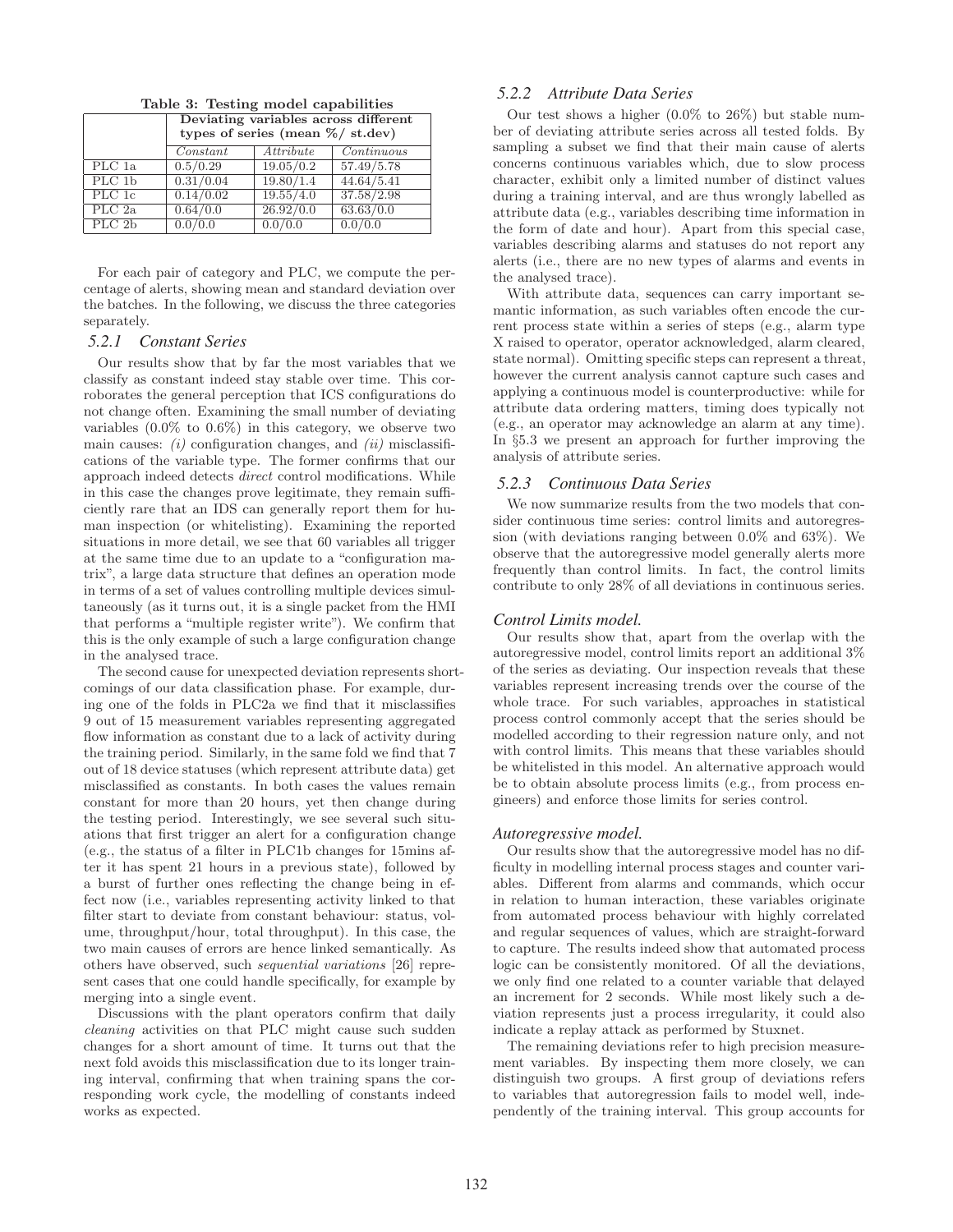

**Figure 4: Representation of single precision floating point in Modbus**

 $~\sim~80\%$  of the deviations (consisting of the same variables reported consistently across all folds and batches). By sampling these variables, we find 70% exhibiting apparently random behaviour with high oscillations, while the remaining 30% remain nearly constant (or exhibit slow trends) with then sudden peaks. Referring to the project files, it turns out that they all correspond to *floating point* measurement values from the same set of field devices (e.g., measurements from devices concerning purification in PLC2a). Modbus represents floating point values with a set of registers. The vendor specification for our PLCs states that a single precision floating point is encoded according to the IEEE 754 standard [3] in *two* registers, which represent the actual value as a product of sign, exponent and mantissa. Figure 4 shows how these three components map onto a pair of registers. Taken independently, the two variables describing the behaviour of the two registers look quite different; while one variable can appear random, the second variable looks nearly constant. To address this problem, we would need to reconstruct the floating-point values as part of the data extraction phase. Unfortunately, it is technically challenging to identify the two halves of a floating point variable, as vendors use different approaches and even within the same vendor, programmers might follow different conventions due to the flat structure of the Modbus data model. Indeed, in the analysed PLC project files we observe the use of at least three different conventions: use consecutive pairs of registers with *(i)* the register with the even address as the upper register, *(ii)* the register with the odd address as the upper register, or *(iii)* for a set of variables, put all upper registers first and then all the lower registers. Working with a more structured protocol than Modbus (e.g., with IEC 60870-5- 104) would help solve this problem.

The second major group of deviations concerns variables that behave differently over time. For example, one value remains nearly constant for 20 hours, then it fluctuates for 15 minutes and then it reverts back to a constant. This group of variables is the same group which was mischaracterised as constant series, as we describe in §5.2.1. The data series of these variables is not stationary in a wide sense, and thus it is generally not well suited for autoregressive modelling. The observed deviation further confirms that a unified approach can hardly address variables with different nature, origin and role. However, constituting a relatively small subset (up to 10 out of 2200 variables in one PLC), these could be treated as a special case.

# 5.3 Exploring Improvements

Summarizing the deviations from previous sections, we notice three distinct cases that impair our results: *(i)* characterisation issues, *(ii)* difficulties modelling attribute data,

and *(iii)* dependencies amongst variables.

First, we observe that a large fraction of the reported deviations in Sections §5.2.1–5.2.3 come from the characterisation phase. A potential approach for introducing more semantics into the characterisation phase is the inclusion of knowledge contained in the project files. To explore the feasibility of this approach in practice, we translate the semantic information of the available project files into labels that define what we expect the characterisation phase to return. We assign the labels semi-automatically by constructing a table that maps keywords commonly found in the descriptions into the three categories. For example, we consider descriptions including "measurement", "counter", or "usage" to indicate variables holding continuous values; words like "command" or "alarm" suggest attribute data; "configuration" indicates a constant value. In total, we identify 24 keywords, which allow us to classify all PLC variables defined in the project files. Our analysis shows that we can cover 35% of all observed variables that way, with the main limiting factor being implicit definitions of multiple variables (e.g., PLC programmers use tailored data structures to define a range of variables by only defining the starting variable in project files). Comparing the labels with our heuristics, we see an excellent match for constant variables. However, only about half of the continuous variables match, and even less in the attribute category (around 30%). Closer inspection reveals as the main problem ambiguities in the project file that mislead the keyword-based heuristic. Generally, the descriptions are not standardised but depend on the PLC programmer, and hence keywords sometimes overlap. For example, one PLC has several fields that include the description "ControlForAlarm". Yet, we consider the keyword "control" to indicate a constant variable, and "alarm" to suggest an attribute series. While this example could be addressed easily, similar ambiguities would remain. This difficulty shows that in practice, even if project files are available, it is not straight-forward to extract meaningful semantic information from them.

Second, in §5.2.2 we point out that the current approach cannot capture the semantics or sequence of some attribute series (e.g., process alarms). However, during focus group sessions with plant engineers, we learned that alarms and commands are typically encoded in bitmaps, and we indeed find this reflected in the network traffic. For example, for a variable that the PLC project file refers to as *"various status notifications from PLC3 to server"* , we observe a series of what, at first, appears like an arbitrary set of values: 40960, 36864, 34816. However, when aligned in binary format, the values map to:

1010 0000 0000 0000

1001 0000 0000 0000

1000 1000 0000 0000

This representation reveals patterns of bits that are constant (e.g., the first bit indicates that PLC1c is active). If we integrated this structure into the characterisation step, we could refine the attribute modelling significantly. In other words, some variables require a different granularity than just their numerical value for capturing their semantics.

Third,we find distinct groups of variables that alarm at the same time. In all analysed cases, the deviations correspond to a limited set of devices with the behaviour that is *(i)* related (e.g., a peak of 9 deviating variables in PLC 2a semantically describe different aspects of only one field device, a pump) or *(ii)* identical (e.g., we see 10 ozone filters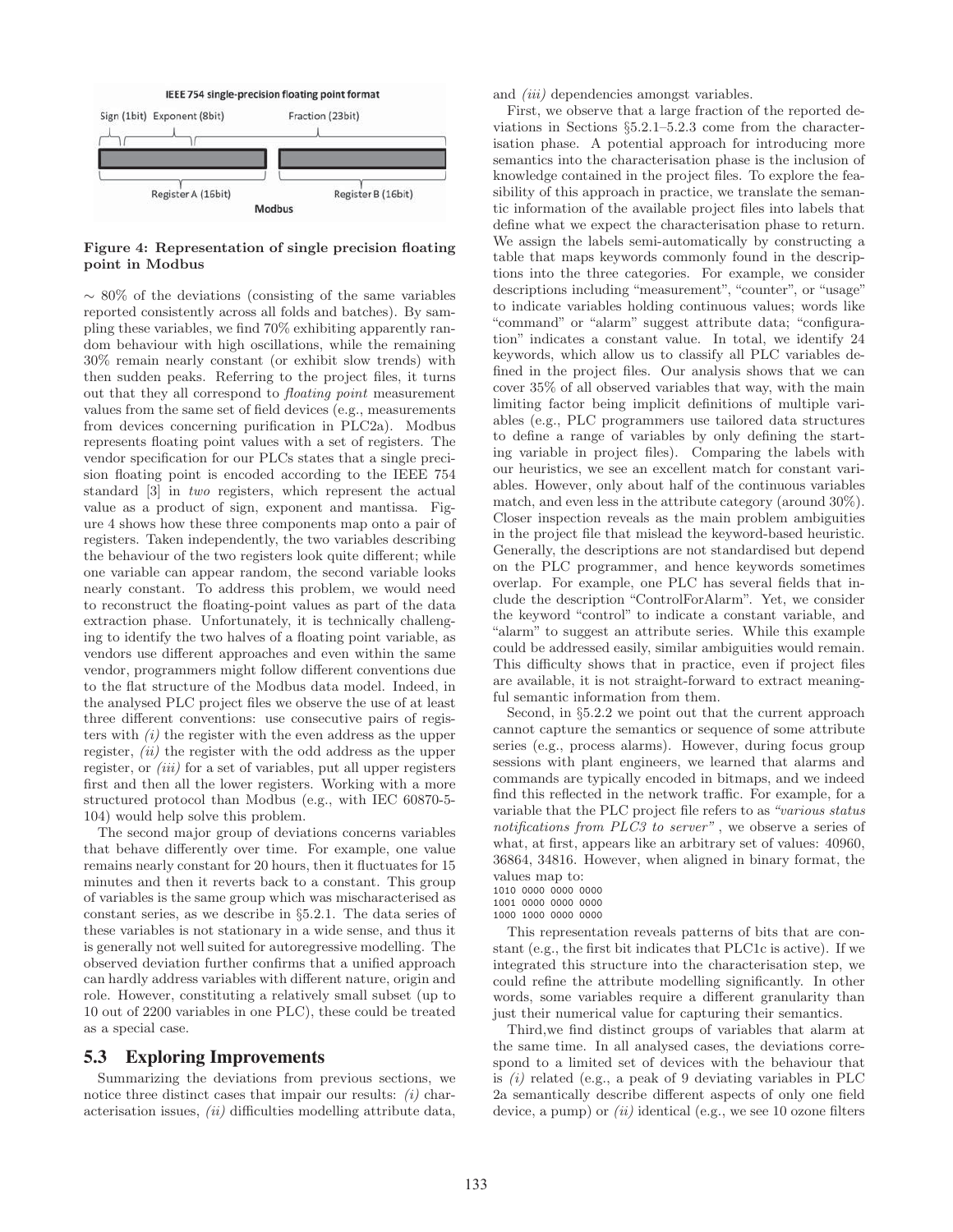whose flow is described by the same autoregressive model, and whose deviation occurred at the same time and thus resulted in a peak of deviations in one PLC). In either case, our preliminary analysis shows that the variables could be clustered (e.g., by performing per "point-in-time" vertical analysis) and presented as aggregated events.

# 6. RELATED WORK

A set of prior work focuses on understanding ICS communication patterns, showing that communication flows indeed reflect the regular and (semi-)automated character of process control systems [6].

Other efforts focus on analysing security threats in ICS. For example, some authors analyse protocol vulnerabilities [1, 4, 7], explore the lack of compliance to protocol specifications in different PLCs [9, 35], and analyse communication patterns for anomaly detection [22, 36]. However, the effects that one can find at the flow-level remain limited; detecting semantic process changes requires inspection of the application layer. Consequently, some authors propose to parse network protocols for extracting information that can highlight changes to the process environment. For example, authors perform partial protocol parsing to enumerate functionality that Modbus clients use, aiming to detect unexpected deviations in requests sent to PLCs [12], interpret events at a higher level [17], fingerprint current device configuration remotely [29, 33], and propose approaches for verifying PLC software [27, 28]. Düssel et al. [13] propose using application syntax (not *semantics*) for network-based anomaly detection, but do not further examine ICS-specific protocols.

In terms of classic IDS signatures, DigitalBond provides Snort preprocessors that add support for matching on Modbus/DNP3/EtherNetIP protocol fields [2].

McLaughlin and McDaniel in [24, 26] leverage PLC code and process descriptions to reconstruct the mapping of process variables in PLCs and thus craft efficient process attacks. In terms of analysis, this work is complementary to ours—the approach leverages PLC code while we use passive network monitoring to reconstruct process semantics. Conceptually, detecting attacks generated via SABOT [26] are within the scope of our approach. We show that key process variables (i.e., configuration settings) can be consistently monitored via our approach.

In [25] the authors present stateful policy enforcement which validates commands sent to physical devices from a PLC. While this approach can work even when the PLC gets compromised, the requirement of expert involvement is inevitable (while our approach requires little or no involvement).

Different authors analyse false data attacks against state estimation (thus targeting *indirect control* attacks) [5, 11, 23]. Similarly, yet from a network perspective, others evaluate accuracy of detectors on crafted attacks [16] and preconfigured undesirable states [15] within controlled testbeds on a set of selected process measurements. These works focus on understanding the accuracy of the modelling approach and leverage detailed specifications on the behaviour of the measurement variables in a controlled environment (e.g., including the specification of the process and state estimation).

By contrast, we perform an exploratory study to understand the behaviour of *all* process variables (i.e., both field and internal PLC variables) in a real world plant, providing insights into challenges for building automated processaware, yet specification-agnostic, security detectors.

# 7. CONCLUSION

Our work ventures much deeper into ICS network traffic than prior efforts have offered. We monitor the communication of PLCs in two real-world water plants, extracting and modelling operational semantics at the level of individual process variables, to then flag unexpected deviations for manual inspection. Our motivation comes from recent *direct* process control attacks that aim to change static configuration parameters. Our approach detects these by watching for changes to variables that would normally stay constant. While that also reports legitimate changes, these generally either remain sufficiently rare—and, hence, an alert can act as a useful double-check—or amendable to whitelisting by staff if more frequent.

Going beyond static variables, we show that our approach can also detect *indirect* process control attacks by modelling the expected behaviour of non-constant variables. In practice, this proves more difficult, though, as real-world environments exhibit plenty of irregularities, semantic mismatches, and corner-cases that need care to get right. We offer a first step into that direction by focusing for now less on measuring detection rates, and more on gaining insight into conceptual capabilities and limitations. Consequently, we identify a range of reasons for our simple classifiers to fail in capturing dynamic process variables reliably, including mismatches between training and activity cycles, failure to correctly dissect a variable's data representation, and manual human intervention with the process. However, we also find that once we understand the root cause for a failure, we can often lay out a way forward to overcome that particular shortcoming (e.g., by exploiting the specific structure of a bitfield).

From a different perspective, when we derive models for thousands of real-world PLC variables, we find that indeed about 95% represent generally static configuration settings that our approach covers well. Including non-static variables, our approach manages to consistently build models of over 98% of the process variables. However, out results also suggest that in practice, due to their individual nature, one cannot expect a small set of generic classifiers to reliably capture them all equally well. We hence deem it more realistic to tailor a detector's focus to a smaller set of *high-value* variables that are *(i)* critical for the process and *(ii)* provide a complementary picture to any existing safety monitoring. As particularly interesting candidates we identify clusters of related variables that represent semantic dependencies within a process—existing safety systems do typically not consider them as a group.

Generally, we also plan to leverage further context to model individual process variables more tightly, including from more structured protocols (e.g., DNP3 and IEC 60870- 5-104 define specific types for setpoints, counters, etc.) and further plant configuration files (e.g., Substation Configuration Language (SCL) files as used in IEC 61850 networks, ICS vendor project files). While generally the specific choice of variables that prove most valuable to monitor will remain site-specific, we see an economy of scale at a different level: one can formalise, and then replicate, the *procedure* of identifying and modelling suitable targets in hitherto unknown network environments.